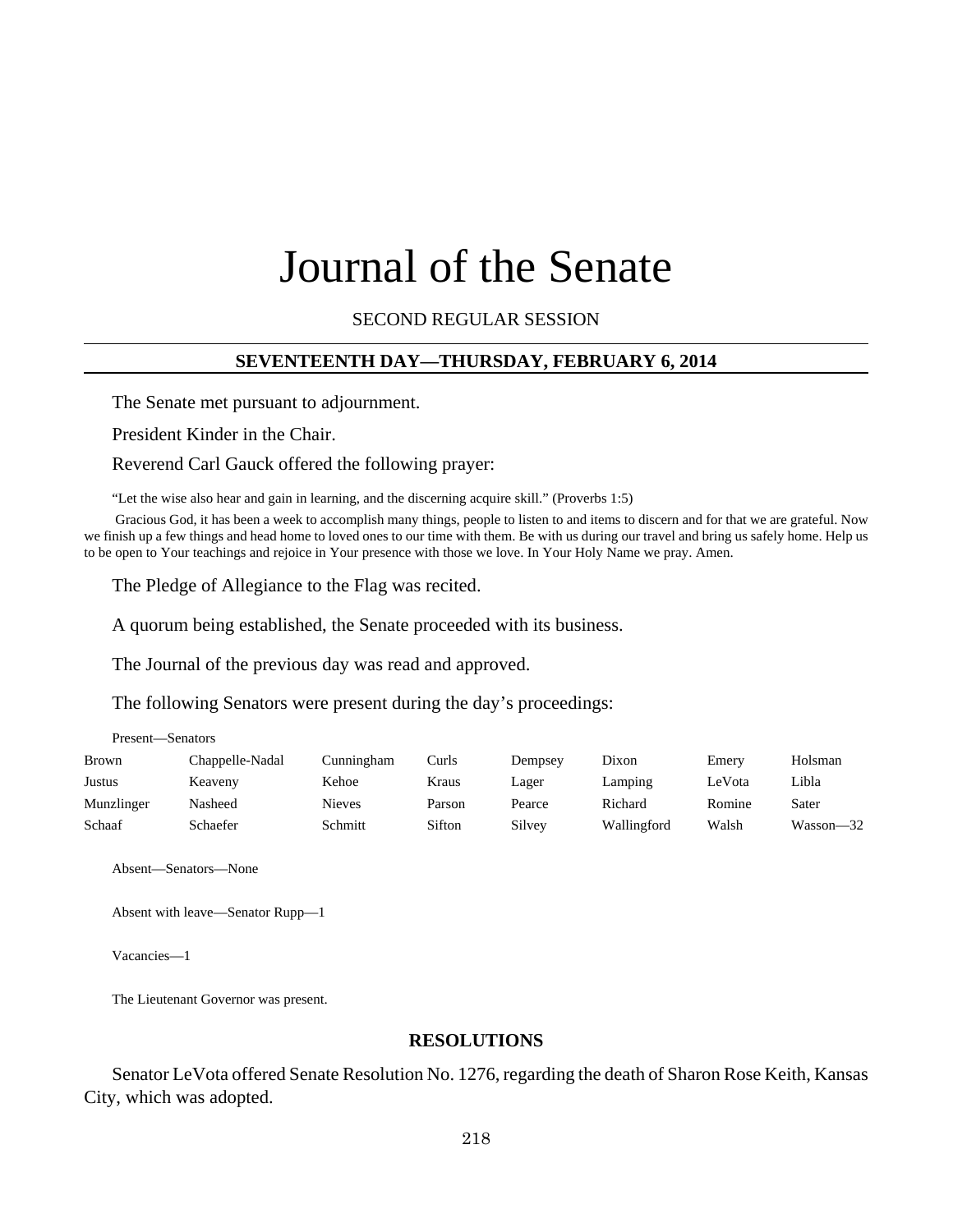Senator Schaefer offered Senate Resolution No. 1277, regarding the One Hundred Seventy-fifth Anniversary of University of Missouri, which was adopted.

### **INTRODUCTION OF BILLS**

The following Bills were read the 1st time and ordered printed:

**SB 832**–By Walsh.

An Act to amend chapter 194, RSMo, by adding thereto one new section relating to a health care directives registry.

**SB 833**–By Walsh.

An Act to amend chapters 375 and 379, RSMo, by adding thereto two new sections relating to homeowner's insurance.

**SB 834**–By Walsh.

An Act to repeal sections 290.210 and 290.230, RSMo, and to enact in lieu thereof two new sections relating to bidding for public works projects.

**SB 835**–By Munzlinger.

An Act to repeal sections 50.333 and 57.280, RSMo, and to enact in lieu thereof two new sections relating to compensation for county sheriffs.

**SB 836**–By Munzlinger.

An Act to authorize the governor to convey property owned by the state.

**SB 837**–By Sifton.

An Act to repeal section 415.415, RSMo, and to enact in lieu thereof one new section relating to selfservice storage facilities.

#### **SB 838**–By Emery.

An Act to amend chapter 135, RSMo, by adding thereto seven new sections relating to scholarships for eligible students to attend certain nonpublic schools.

#### **SB 839**–By Sater.

An Act to repeal section 523.262, RSMo, and to enact in lieu thereof one new section relating to the eminent domain power of utilities.

#### **SB 840**–By Pearce.

An Act to repeal section 304.820, RSMo, and to enact in lieu thereof one new section relating to the use of electronic wireless communications devices while operating a motor vehicle, with existing penalty provisions.

#### **SB 841**–By Wasson.

An Act to repeal sections 191.775, 407.925, 407.926, 407.927, 407.928, 407.929, 407.931, 407.933, and 407.934, RSMo, and to enact in lieu thereof nine new sections relating to alternative nicotine or vapor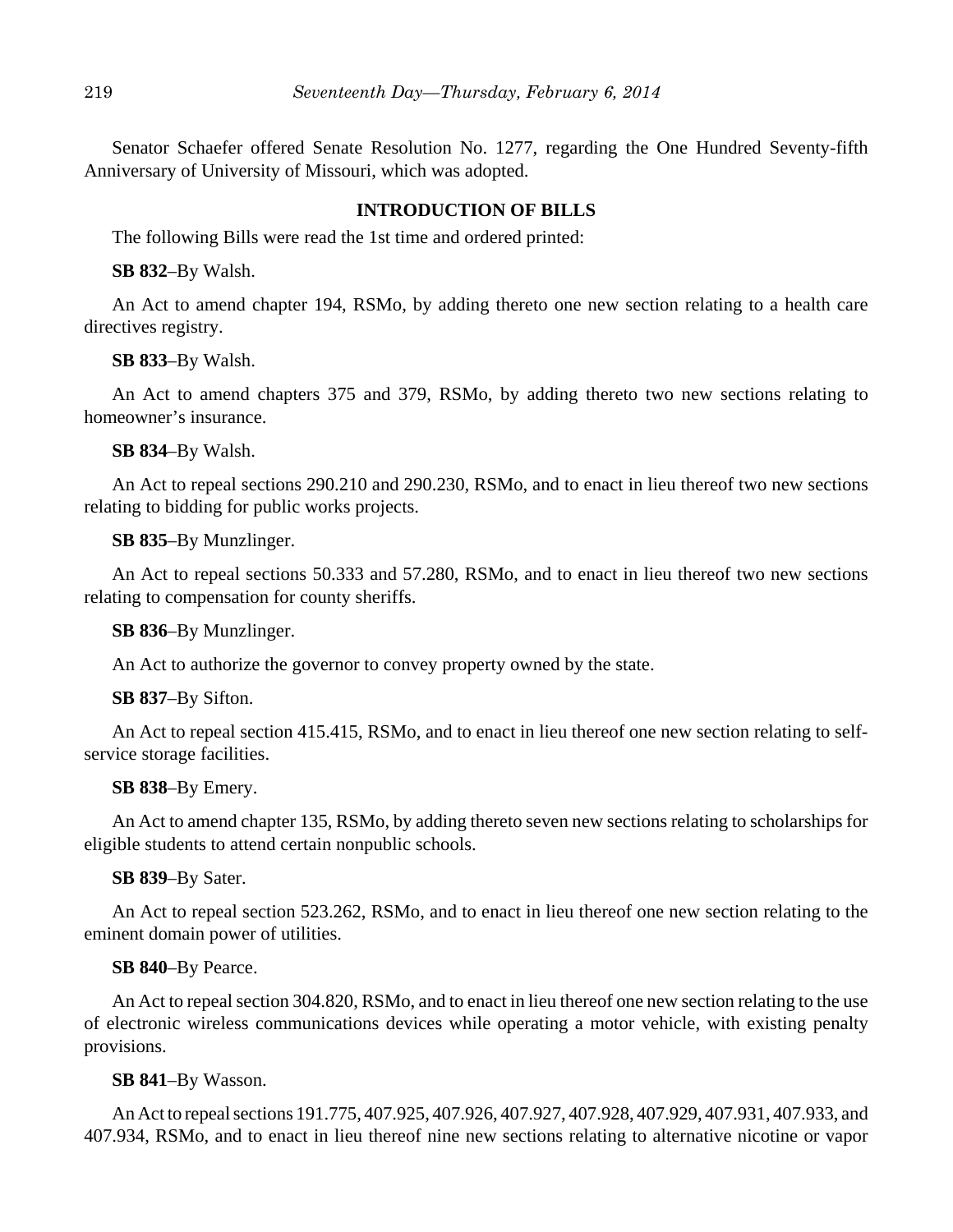products, with penalty provisions.

**SB 842**–By Parson.

An Act to repeal section 142.941, RSMo, and to enact in lieu thereof one new section relating to diesel fuel inspections.

**SB 843**–By Schaefer.

An Act to repeal sections 610.010, 610.020, 610.021, 610.022, 610.023, 610.024, 610.026, and 610.027, RSMo, and to enact in lieu thereof eight new sections relating to public records and meetings, with existing penalty provisions.

# **THIRD READING OF SENATE BILLS**

**SB 506**, introduced by Senator Munzlinger, entitled:

An Act to repeal section 277.040, RSMo, and to enact in lieu thereof one new section relating to agriculture.

Was called from the Consent Calendar and taken up.

On motion of Senator Munzlinger, **SB 506** was read the 3rd time and passed by the following vote:

YEAS—Senators Brown Chappelle-Nadal Cunningham Curls Dempsey Dixon Emery Holsman Justus Keaveny Kehoe Kraus Lager Lamping LeVota Libla Munzlinger Nasheed Nieves Parson Pearce Richard Romine Sater Schaaf Schaefer Schmitt Sifton Silvey Wallingford Walsh Wasson—32

NAYS—Senators—None

Absent—Senators—None

Absent with leave—Senator Rupp—1

Vacancies—1

The President declared the bill passed.

On motion of Senator Munzlinger, title to the bill was agreed to.

Senator Munzlinger moved that the vote by which the bill passed be reconsidered.

Senator Richard moved that motion lay on the table, which motion prevailed.

Senator Kehoe assumed the Chair.

**SB 591**, introduced by Senator Sater, entitled:

An Act to repeal section 275.352, RSMo, relating to beef commodity merchandising program fees.

Was called from the Consent Calendar and taken up.

On motion of Senator Sater, **SB 591** was read the 3rd time and passed by the following vote: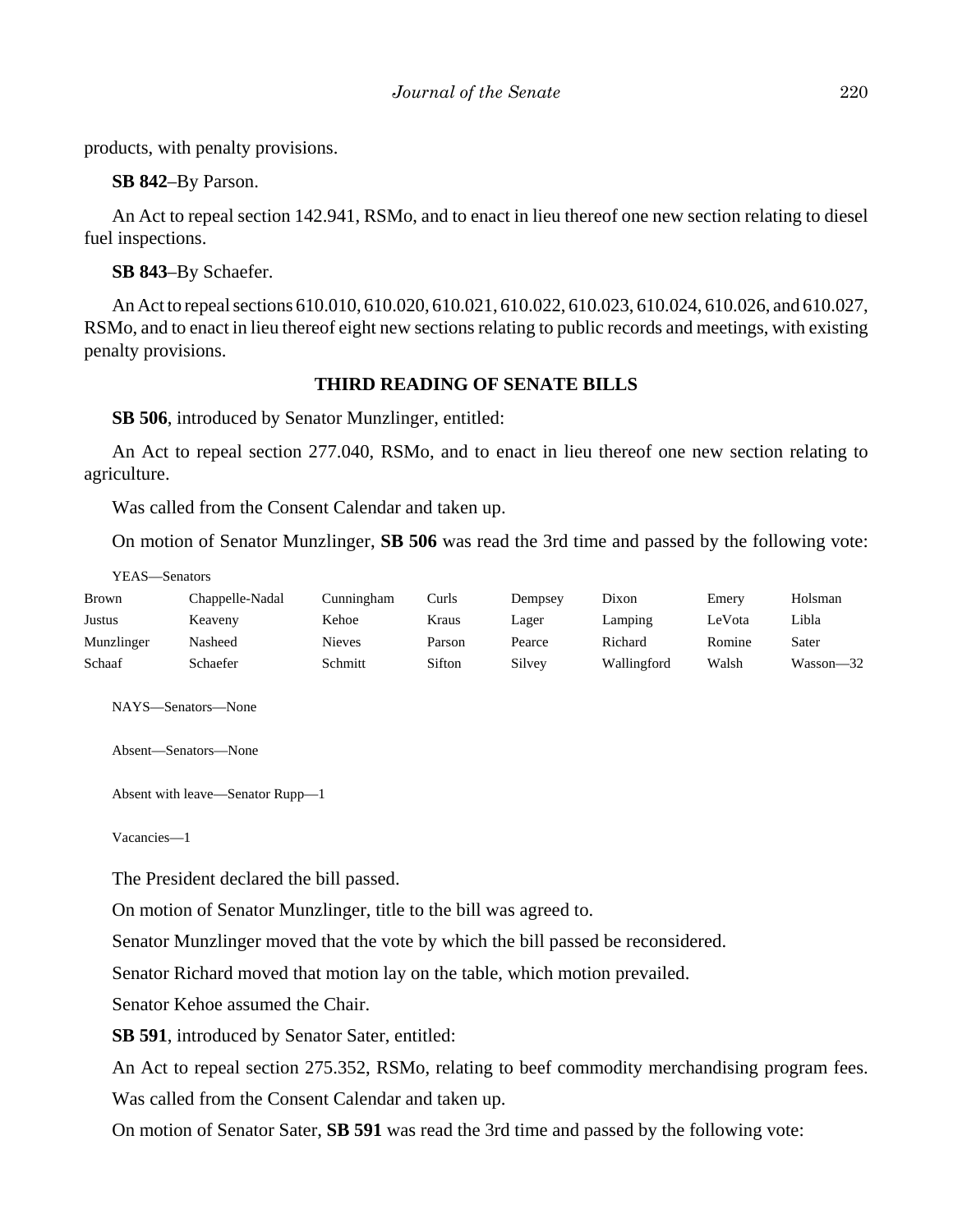| Holsman   |
|-----------|
|           |
| Libla     |
| Sater     |
| Wasson-32 |
|           |

YEAS—Senators

NAYS—Senators—None

Absent—Senators—None

Absent with leave—Senator Rupp—1

Vacancies—1

The President declared the bill passed.

On motion of Senator Sater, title to the bill was agreed to.

Senator Sater moved that the vote by which the bill passed be reconsidered.

Senator Richard moved that motion lay on the table, which motion prevailed.

**SB 630**, with **SCS**, introduced by Senator Wallingford, entitled:

An Act to repeal sections 115.124 and 115.395, RSMo, and to enact in lieu thereof two new sections relating to the process for establishing candidate names on ballots, with an emergency clause.

Was called from the Consent Calendar and taken up.

**SCS** for **SB 630**, entitled:

# SENATE COMMITTEE SUBSTITUTE FOR SENATE BILL NO. 630

An Act to repeal sections 115.124 and 115.395, RSMo, and to enact in lieu thereof two new sections relating to the process for establishing candidate names on ballots, with an emergency clause.

Was taken up.

Senator Wallingford moved that **SCS** for **SB 630** be adopted, which motion prevailed.

On motion of Senator Wallingford, **SCS** for **SB 630** was read the 3rd time and passed by the following vote:

| YEAS—Senators   |               |        |         |             |        |           |
|-----------------|---------------|--------|---------|-------------|--------|-----------|
| Chappelle-Nadal | Cunningham    | Curls  | Dempsey | Dixon       | Emery  | Holsman   |
| Keaveny         | Kehoe         | Kraus  | Lager   | Lamping     | LeVota | Libla     |
| Nasheed         | <b>Nieves</b> | Parson | Pearce  | Richard     | Romine | Sater     |
| Schaefer        | Schmitt       | Sifton | Silvey  | Wallingford | Walsh  | Wasson-32 |
|                 |               |        |         |             |        |           |

NAYS—Senators—None

Absent—Senators—None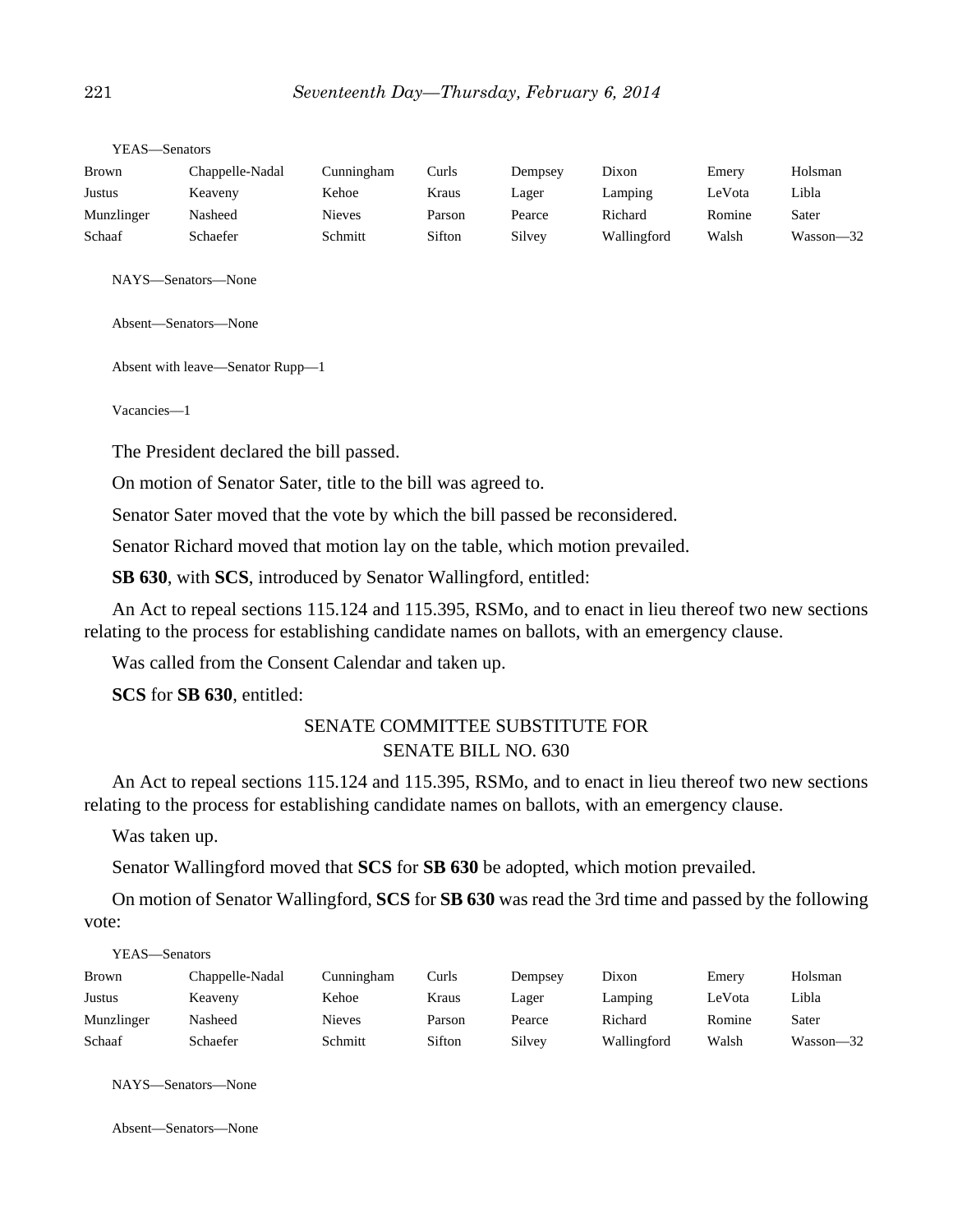Absent with leave—Senator Rupp—1

Vacancies—1

The President declared the bill passed.

The emergency clause was adopted by the following vote:

YEAS—Senators

| Brown    | Chappelle-Nadal | Cunningham | Curls  | Dempsey     | Dixon   | Emery     | Holsman |
|----------|-----------------|------------|--------|-------------|---------|-----------|---------|
| Justus   | Keaveny         | Kehoe      | Kraus  | Lager       | Lamping | LeVota    | Libla   |
| Nasheed  | <b>Nieves</b>   | Parson     | Pearce | Richard     | Romine  | Sater     | Schaaf  |
| Schaefer | Schmitt         | Sifton     | Silvey | Wallingford | Walsh   | Wasson-31 |         |

NAYS—Senators—None

Absent—Senator Munzlinger—1

Absent with leave—Senator Rupp—1

Vacancies—1

On motion of Senator Wallingford, title to the bill was agreed to.

Senator Wallingford moved that the vote by which the bill passed be reconsidered.

Senator Richard moved that motion lay on the table, which motion prevailed.

**SB 639**, with **SCS**, introduced by Senator Brown, entitled:

An Act to amend chapter 192, RSMo, by adding thereto one new section relating to mammography reports containing information regarding breast density.

Was called from the Consent Calendar and taken up.

**SCS** for **SB 639**, entitled:

# SENATE COMMITTEE SUBSTITUTE FOR SENATE BILL NO. 639

An Act to amend chapter 192, RSMo, by adding thereto one new section relating to mammography reports containing information regarding breast density.

Was taken up.

Senator Brown moved that **SCS** for **SB 639** be adopted, which motion prevailed.

On motion of Senator Brown, **SCS** for **SB 639** was read the 3rd time and passed by the following vote:

YEAS—Senators

| <b>Brown</b> | Chappelle-Nadal | Cunningham | Curls  | Dempsey | Dixon       | Emerv  | Holsman   |
|--------------|-----------------|------------|--------|---------|-------------|--------|-----------|
| Justus       | Keaveny         | Kehoe      | Kraus  | Lager   | Lamping     | ∟eVota | Libla     |
| Munzlinger   | Nasheed         | Nieves     | Parson | Pearce  | Richard     | Romine | Sater     |
| Schaaf       | Schaefer        | Schmitt    | Sifton | Silvey  | Wallingford | Walsh  | Wasson—32 |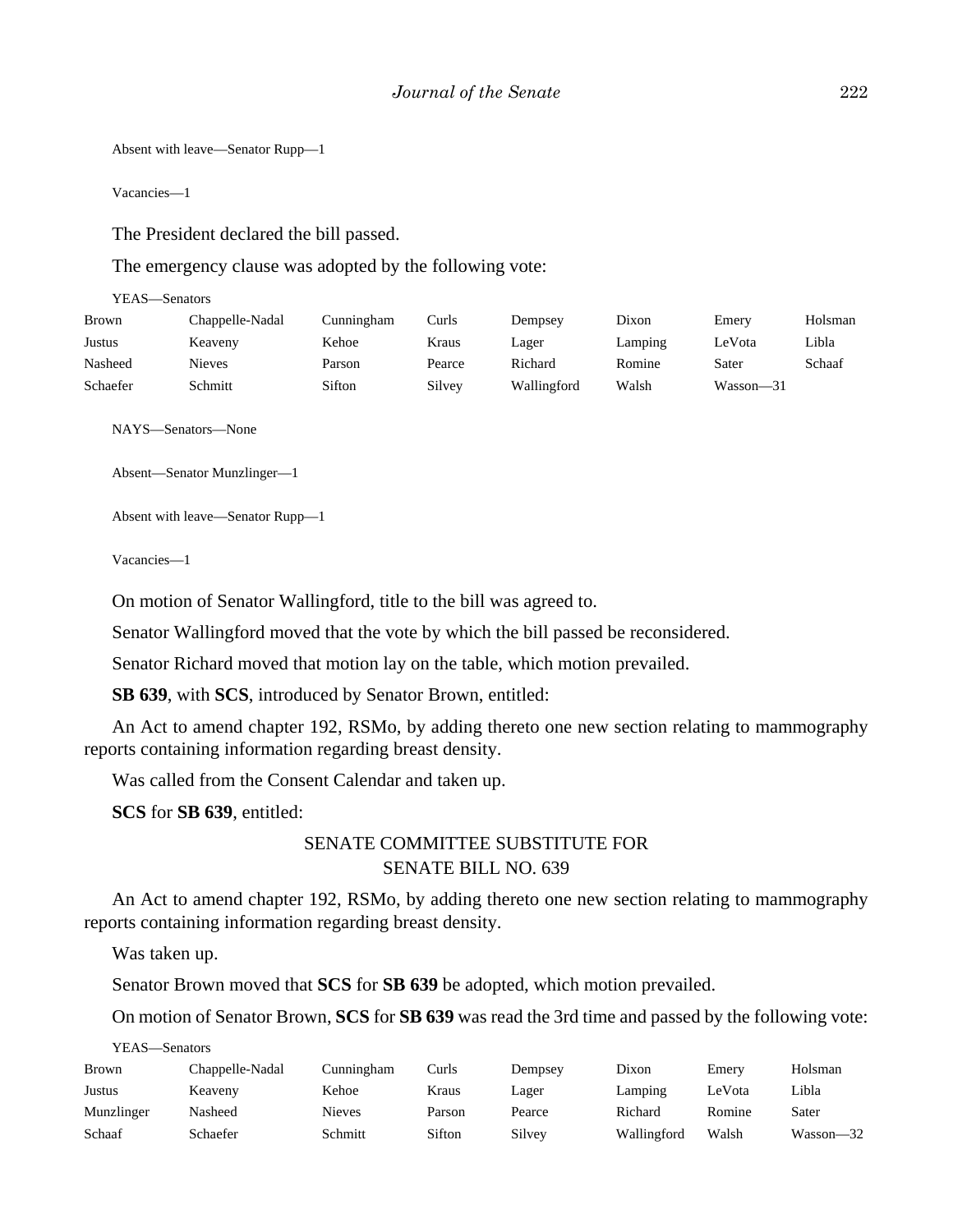NAYS—Senators—None

Absent—Senators—None

Absent with leave—Senator Rupp—1

Vacancies—1

The President declared the bill passed.

On motion of Senator Brown, title to the bill was agreed to.

Senator Brown moved that the vote by which the bill passed be reconsidered.

Senator Richard moved that motion lay on the table, which motion prevailed.

# **REPORTS OF STANDING COMMITTEES**

Senator Dempsey, Chairman of the Committee on Gubernatorial Appointments, submitted the following reports, reading of which was waived:

Mr. President: Your Committee on Gubernatorial Appointments, to which were referred the following appointments, begs leave to report that it has considered the same and recommends that the Senate do give its advice and consent to the following:

John Michael Downing, as Director of the Department of Economic Development;

Also,

Nia V. Ray, as Director of the Division of Employment Security;

Also,

Nicole L. Loethen, as a member of the Missouri Quality Home Care Council;

Also,

Marilynn J. Bradford, Independent, as a member of the Conservation Commission;

Also,

Joseph L. Driskill and John A. Martin, Democrats, and O. Victor Lenz Jr., Republican, as members of the State Board of Education;

Also,

Michael Kilgore, as a member of the Kansas City Board of Police Commissioners;

Also,

Douglas R. Kennedy, Democrat, as a member of the Coordinating Board for Higher Education;

Also,

Harry Riley Bock, Democrat, as a member of the Public Defender Commission;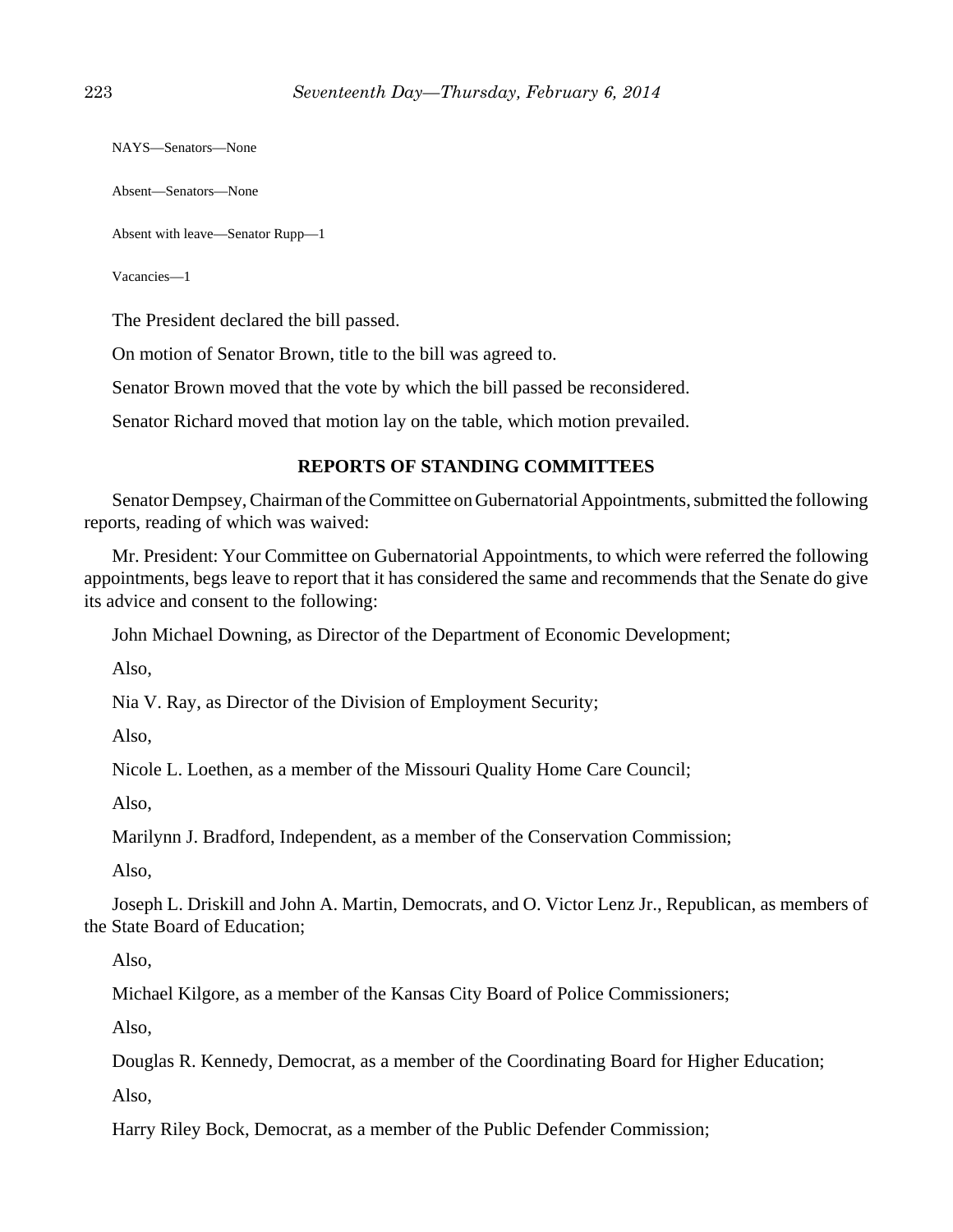Also,

Donald G. LaFerla, Republican, as a member of the Southeast Missouri State University Board of Regents;

Also,

Joseph Hunt, Democrat, as a member of the Regional Convention and Sports Complex Authority;

Also,

William L. Manes, as a member of the Board of Boiler and Pressure Vessel Rules;

Also,

Steven E. Renne, as a member of the Missouri Electronic Prior Authorization Committee;

Also,

Lisa Jan Taylor Crandall, as a member of the Missouri Planning Council for Developmental Disabilities; Also,

John J. Larsen Jr., Democrat, as a member of the Labor and Industrial Relations Commission;

Also,

Vincil M. Wilt, Democrat, as a member of the Missouri Veterinary Medical Board;

Also,

Richard Fordyce, as Director of the Department of Agriculture;

Also,

Gregg C. Smith, Democrat, as a member of the State Highways and Transportation Commission; and

William Compere, as a member of the Public School Retirement System of Missouri Board of Trustees.

Senator Dempsey requested unanimous consent of the Senate to vote on the above reports in one motion, which request was denied.

Senator Schaaf requested the committee reports on O. Victor Lenz Jr. and John A. Martin, as members of the State Board of Education, be voted on separately, which request was granted.

Senator Dempsey requested unanimous consent of the Senate to vote on the remaining committee reports in one motion, which request was granted.

Senator Dempsey moved that the remaining committee reports be adopted and the Senate do give its advice and consent to said appointments, which motion prevailed.

Senator Dempsey, Chairman of the Committee on Gubernatorial Appointments, submitted the following report:

Mr. President: Your Committee on Gubernatorial Appointments to which was referred the appointment of O. Victor Lenz Jr., Republican, as a member of the State Board of Education, begs leave to report that it has considered the same and recommends that the Senate do give its advice and consent to said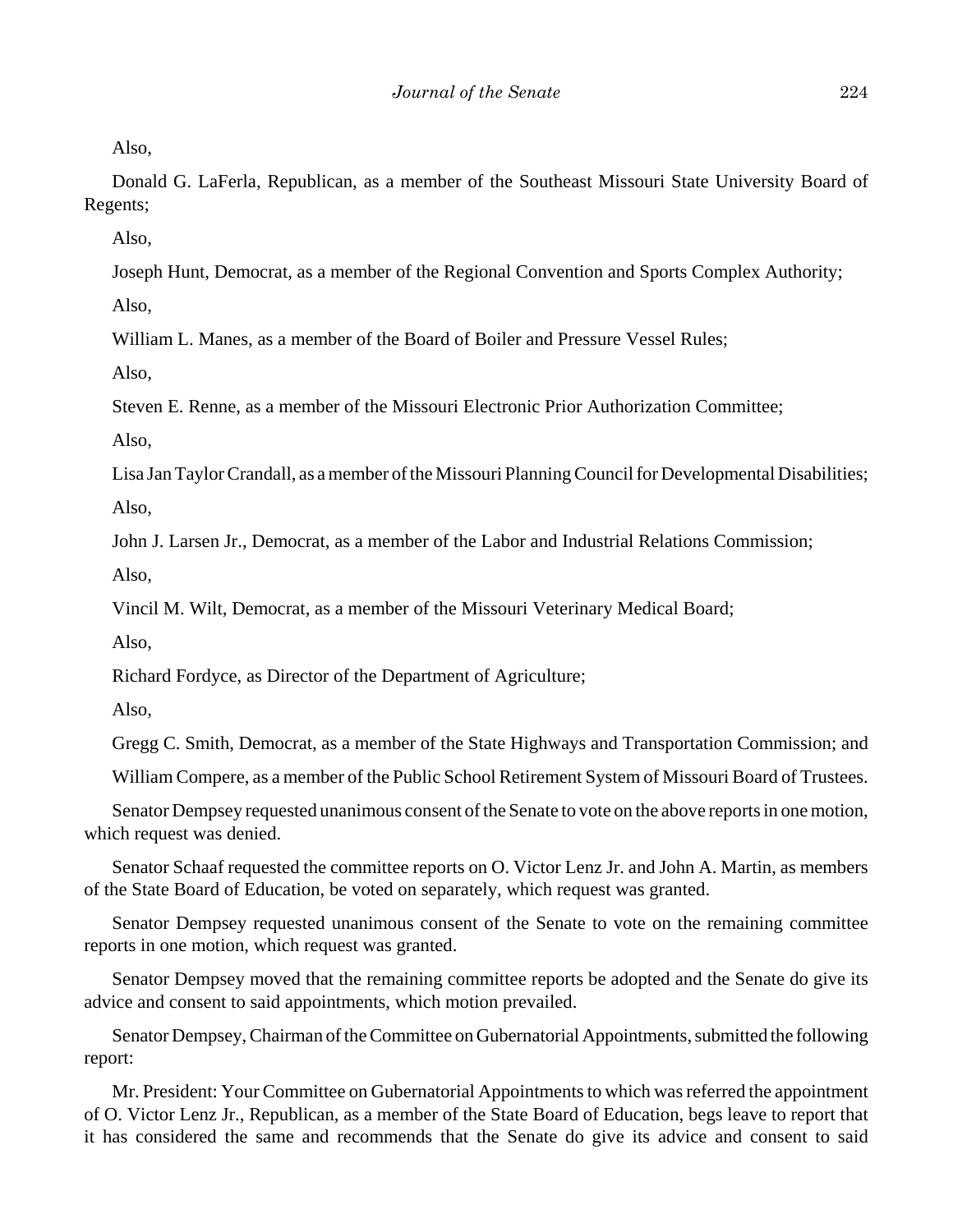appointment.

Senator Schmitt moved that the committee report be adopted and the Senate do give its advice and consent to the above appointment, which motion prevailed on a standing division vote.

Senator Dempsey, Chairman of the Committee on Gubernatorial Appointments, submitted the following report:

Mr. President: Your Committee on Gubernatorial Appointments to which was referred the appointment of John A. Martin, Democrat, as a member of the State Board of Education, begs leave to report that it has considered the same and recommends that the Senate do give its advice and consent to said appointment.

Senator Holsman moved that the committee report be adopted and the Senate do give its advice and consent to the above appointment, which motion prevailed.

### **MESSAGES FROM THE GOVERNOR**

The following message was received from the Governor, reading of which was waived:

#### GOVERNOR OF MISSOURI JEFFERSON CITY 65102

#### February 6, 2014

To the Senate of the 97<sup>th</sup> General Assembly of the State of Missouri:

I hereby withdraw from your consideration the following appointment to office made by me and submitted to you on January 8, 2014, for your advice and consent:

Mary D. Craig, 600 Lincoln Street, Green Castle, Sullivan County, Missouri 63544, as a member of the Child Abuse and Neglect Review Board, for a term ending April 7, 2016, and until her successor is duly appointed and qualified; vice, Mary D. Craig, withdrawn.

Anna E. Crosslin, Democrat, 3651 Shenandoah, St. Louis City, Missouri 63110, as a member of the Missouri Commission on Human Rights, for a term ending April 1, 2019, and until her successor is duly appointed and qualified; vice, Anna E. Crosslin, withdrawn.

Bruce Darrough, Democrat, 3748 Cranberry Court, Florissant, St. Louis County, Missouri 63033, as a member of the Linn State Technical College Board of Regents, for a term ending December 29, 2013, and until his successor is duly appointed and qualified; vice, Bruce Darrough, withdrawn.

Tim Dollar, Democrat, 1079 Lake Point Court, Blue Springs, Jackson County, Missouri 64014, as a member of the Conservation Commission, for a term ending June 30, 2019, and until his successor is duly appointed and qualified; vice, Tim Dollar, withdrawn.

Dennis D. Fowler, Republican, 30473 State Highway 25, Advance, Stoddard County, Missouri 63730, as a member of the Board of Probation and Parole, for a term ending December 17, 2019, and until his successor is duly appointed and qualified; vice, Brian C. Jamison, term expired.

Rhonda K. Haight, 12020 Northeast 148<sup>th</sup> Street, Liberty, Clay County, Missouri 64068, as a member of the Child Abuse and Neglect Review Board, for a term ending April 7, 2015, and until her successor is duly appointed and qualified; vice, Rhonda K. Haight, withdrawn.

Patricia L. Kohl, 2836 Manderly Drive, Brentwood, Saint Louis County, Missouri 63144, as a member of the Child Abuse and Neglect Review Board, for a term ending April 7, 2016, and until her successor is duly appointed and qualified; vice, Patricia L. Kohl, withdrawn.

Kelley M. Martin, Republican, 5915 Northwest 96<sup>th</sup> Terrace, Kansas City, Platte County, Missouri 64154, as a member of the State Highways and Transportation Commission, for a term ending March 1, 2019, and until his successor is duly appointed and qualified; vice, Kelley M. Martin, withdrawn.

Arteveld J. McCoy II, Independent, 334 Reighley Place, Florissant, St. Louis County, Missouri 63033, as a member of the Harris-Stowe State University Board of Regents, for a term ending July 28, 2018, and until his successor is duly appointed and qualified; vice, Arteveld J. McCoy II, withdrawn.

William Miller, Democrat, 12502 Bielefeld Court, Black Jack, Saint Louis County, Missouri 63033, as a member of the Missouri Housing Development Commission, for a term ending October 13, 2017, and until his successor is duly appointed and qualified; vice, David B. Cosgrove, term expired.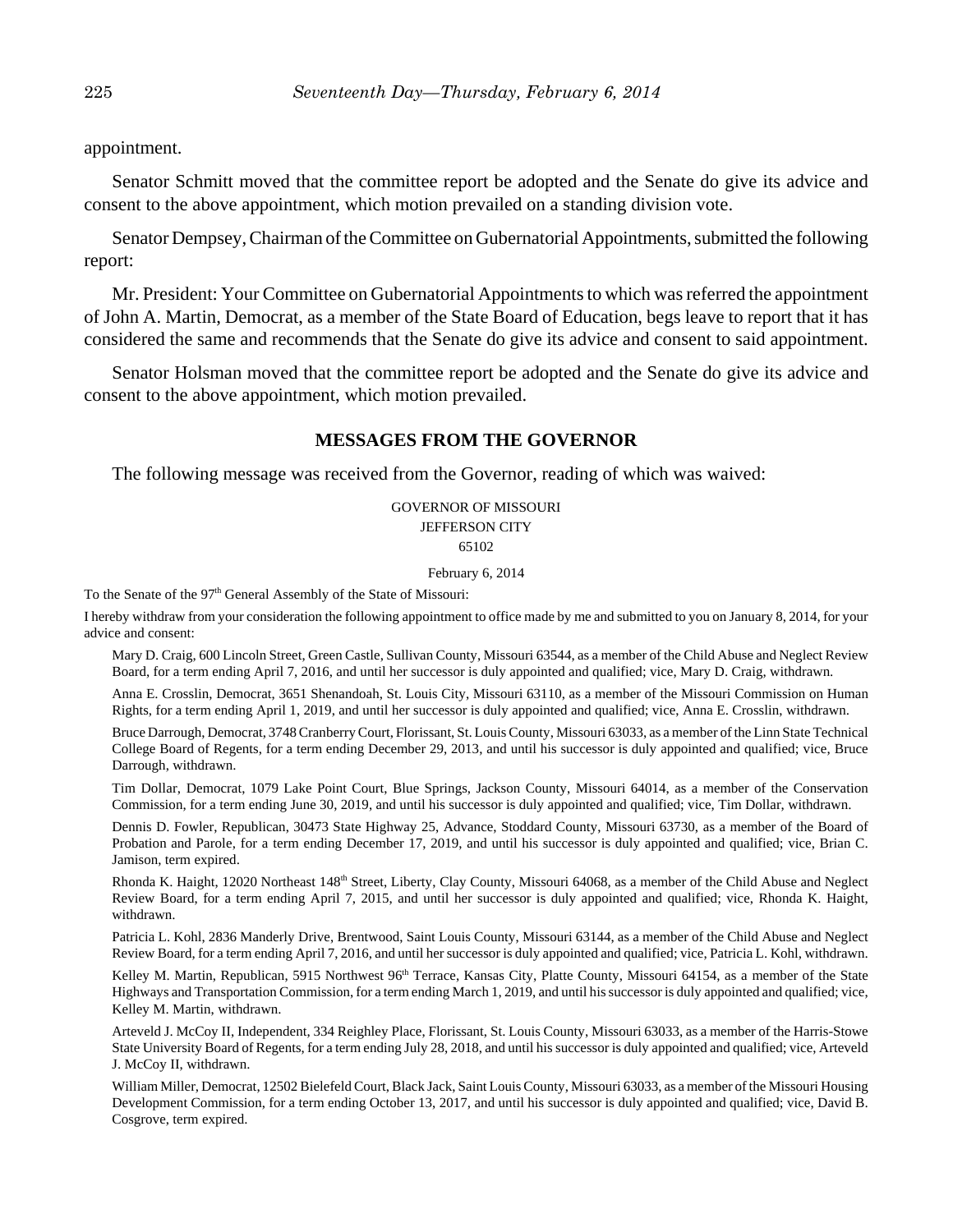Larry B. Newcomb, 300 Chestnut Avenue, Webster Groves, Saint Louis County, Missouri 63119, as a member of the Child Abuse and Neglect Review Board, for a term ending April 7, 2016, and until his successor is duly appointed and qualified; vice, Larry B. Newcomb, withdrawn.

Donna L. Newman, 4122 Mercier, Kansas City, Jackson County, Missouri 64111, as a member of the Advisory Commission for Physical Therapists, for a term ending October 1, 2015, and until her successor is duly appointed and qualified; vice, Donna L. Newman, withdrawn.

Judith Grace O'Connor, Democrat, 3321 Steeple Hill, Saint Charles, Saint Charles County, Missouri 63301, as a member of the Missouri Health Facilities Review Committee, for a term ending January 1, 2015, and until her successor is duly appointed and qualified; vice, Judith Grace O'Connor, withdrawn.

Jill L. Patterson, 1741 East Briar Street, Springfield, Greene County, Missouri 65804, as a member of the Child Abuse and Neglect Review Board, for a term ending April 7, 2015, and until her successor is duly appointed and qualified; vice, Jill L. Patterson**,** withdrawn.

Joseph E. Pierle, 1224 Rosner Hills Road, Jefferson City, Cole County, Missouri 65109, as a member of the Missouri Electronic Prior Authorization Committee, for a term ending at the pleasure of the Governor, and until his successor is duly appointed and qualified; vice, Joseph E. Pierle, withdrawn.

J. Michael Ponder, Democrat, 3041 Keystone, Cape Girardeau, Cape Girardeau County, Missouri 63701, as a member of the University of Missouri Board of Curators, for a term ending January 1, 2019, and until his successor is duly appointed and qualified; vice, J. Michael Ponder, withdrawn.

Sam P. Schaumann, Independent, 638 Lotus Road, Billings, Christian County, Missouri 65610, as a member of the State Soil and Water Districts Commission, for a term ending August 15, 2014, and until his successor is duly appointed and qualified; vice, Sam P. Schaumann, withdrawn.

Jennifer L. Schoonover, 9227 Southwest Josh Ridge Road, Trimble, Clinton County, Missouri 64492, as a member of the Child Abuse and Neglect Review Board, for a term ending April 7, 2014, and until her successor is duly appointed and qualified; vice, Jennifer L. Schoonover, withdrawn.

Bryan T. Scott, Democrat, 4349 Washington Boulevard, St. Louis City, Missouri 63108, as a member of the State Highways and Transportation Commission, for a term ending March 1, 2017, and until his successor is duly appointed and qualified; vice, Bryan T. Scott, withdrawn.

James Kendall Seal, Democrat, 7845 Northwest Roanridge Drive, Apartment F, Kansas City, Platte County, Missouri 64151, as a member of the Missouri State University Board of Governors, for a term ending January 1, 2019, and until his successor is duly appointed and qualified; vice, James Kendall Seal, withdrawn.

Alan Wells, Democrat, 1415 Highway H, Farmington, Saint Francois County, Missouri 63640, as a member of the Public Defender Commission, for a term ending January 6, 2020, and until his successor is duly appointed and qualified; vice, Muriel A. Brison, term expired.

Deborah White, 4411 Southeast Highway 116, Dearborn, Buchanan County, Missouri 64439, as a member of the Child Abuse and Neglect Review Board, for a term ending April 7, 2015, and until her successor is duly appointed and qualified; vice, Deborah White, withdrawn.

April S. Wilson, Rural Route 1 Box 165A, Memphis, Scotland County, Missouri 63555, as a member of the Child Abuse and Neglect Review Board, for a term ending April 7, 2016, and until her successor is duly appointed and qualified; vice, April S. Wilson, withdrawn.

> Respectfully submitted, Jeremiah W. (Jay) Nixon Governor

Senator Dempsey moved that the above appointments be returned to the Governor.

At the request of Senator Dempsey, the above motion was withdrawn.

Senator Dempsey moved that the above appointments be returned to the Governor, with the exception that the return of the appointment of Tim Dollar as a member of the Conservation Commission be considered separately, which motion prevailed.

Senator Pearce assumed the Chair.

Senator Dempsey moved that the appointment of Tim Dollar, as a member of the Conservation Commission, be returned to the Governor, which motion failed on a standing division vote.

President Pro Tem Dempsey assumed the Chair.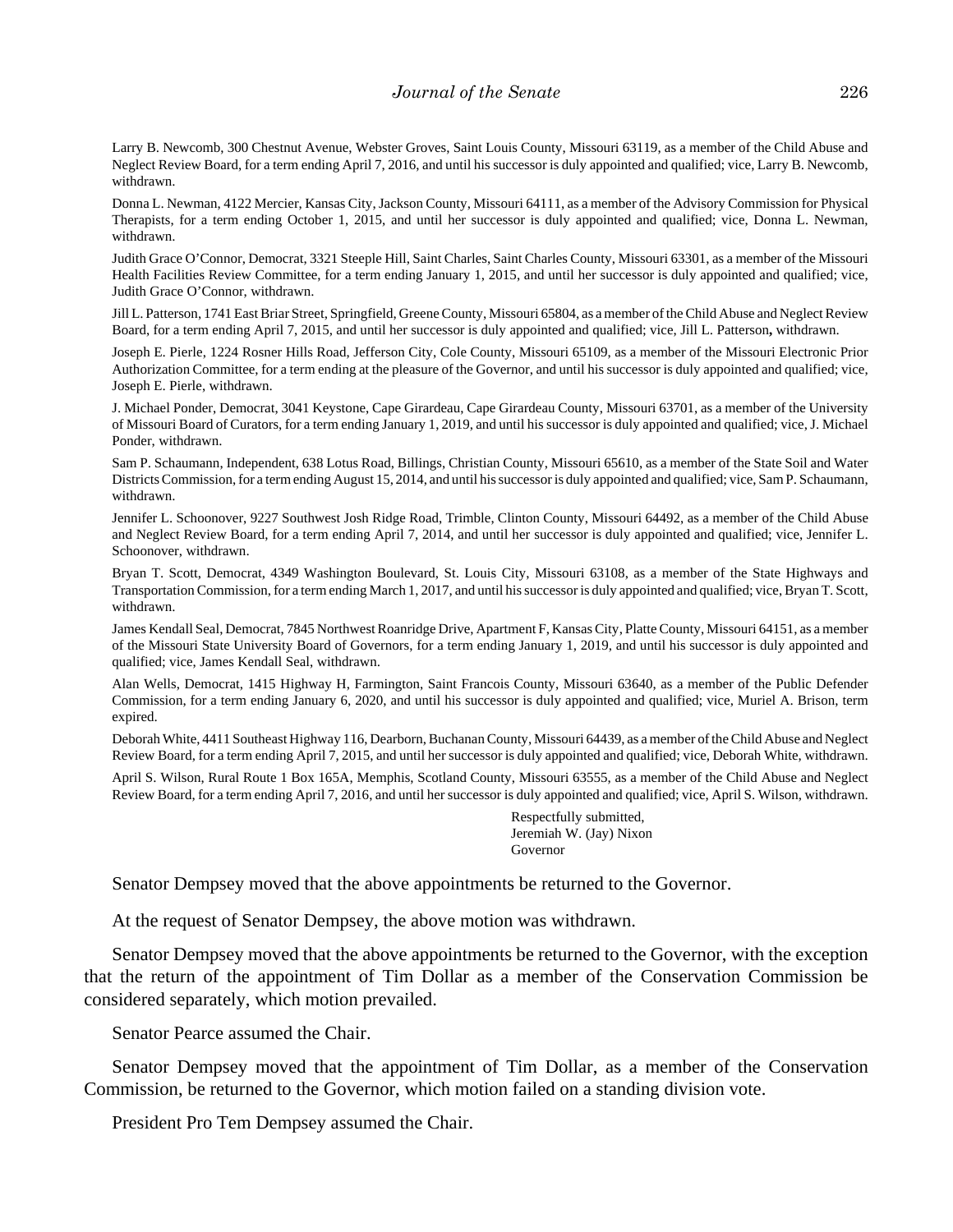### **REPORTS OF STANDING COMMITTEES**

Senator Parson, Chairman of the Committee on Governmental Accountability and Fiscal Oversight, submitted the following report:

Mr. President: Your Committee on Governmental Accountability and Fiscal Oversight, to which was referred **SJR 30**, begs leave to report that it has considered the same and recommends that the joint resolution do pass.

Senator Pearce, Chairman of the Committee on Education, submitted the following report:

Mr. President: Your Committee on Education, to which was referred **SB 605**, begs leave to report that it has considered the same and recommends that the bill do pass and be placed on the Consent Calendar.

Senator Wasson, Chairman of the Committee on Financial and Governmental Organizations and Elections, submitted the following reports:

Mr. President: Your Committee on Financial and Governmental Organizations and Elections, to which was referred **HB 1125**, begs leave to report that it has considered the same and recommends that the bill do pass.

Also,

Mr. President: Your Committee on Financial and Governmental Organizations and Elections, to which was referred **SB 528**, begs leave to report that it has considered the same and recommends that the bill do pass and be placed on the Consent Calendar.

Senator Richard, Chairman of the Committee on Rules, Joint Rules, Resolutions and Ethics, submitted the following report:

Mr. President: Your Committee on Rules, Joint Rules, Resolutions and Ethics, to which was referred **SR 1168**, begs leave to report that it has considered the same and recommends that the resolution do pass.

### **THIRD READING OF SENATE BILLS**

**SS** for **SB 507**, introduced by Senator Dixon, entitled:

# SENATE SUBSTITUTE FOR SENATE BILL NO. 507

An Act to repeal sections 21.110, 28.060, 28.190, 29.280, 30.060, 30.070, 32.010, 37.010, 105.010, 105.050, 192.007, 217.035, 261.010, 286.005, 287.610, 374.020, 374.080, 620.010, 640.010, 650.005, and 660.010, RSMo, and to enact to lieu thereof twenty-three new sections relating to vacancies in certain public offices, with a referendum clause and a contingent effective date.

Was taken up.

On motion of Senator Dixon, **SS** for **SB 507** was read the 3rd time and passed by the following vote:

YEAS—Senators

| <b>Brown</b> | Chappelle-Nadal | Cunningham | Curls   | Dempsey | Dixon  | Emery      | Holsman |
|--------------|-----------------|------------|---------|---------|--------|------------|---------|
| Kehoe        | Kraus           | Lager      | Lamping | LeVota  | Libla  | Munzlinger | Nasheed |
| Parson       | Pearce          | Richard    | Romine  | Sater   | Schaaf | Schaefer   | Schmitt |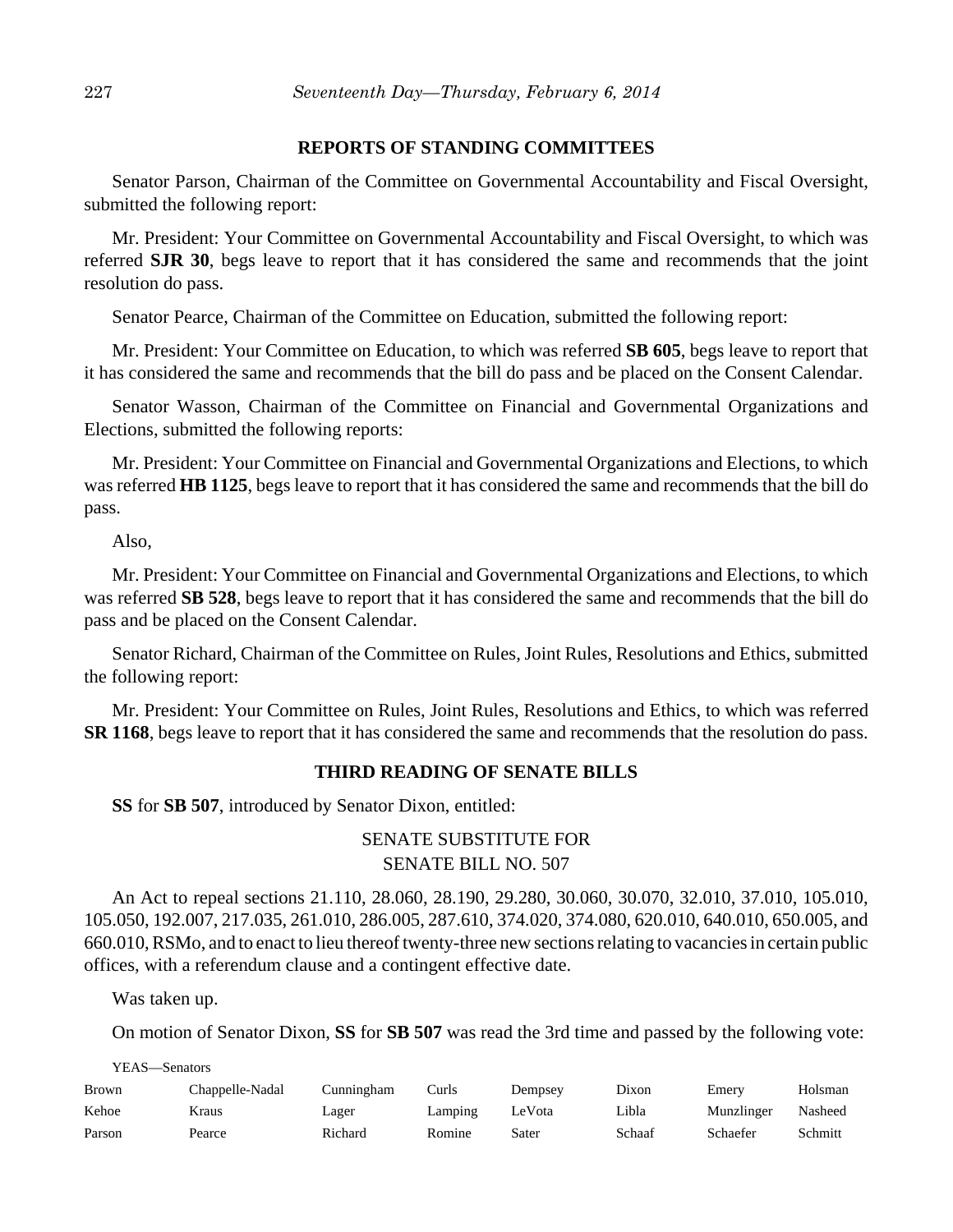| Silvey                                                       | Wallingford                      | Wasson-27     |        |         |  |  |  |  |
|--------------------------------------------------------------|----------------------------------|---------------|--------|---------|--|--|--|--|
|                                                              | NAYS—Senators                    |               |        |         |  |  |  |  |
| Justus                                                       | Keaveny                          | <b>Nieves</b> | Sifton | Walsh—5 |  |  |  |  |
|                                                              | Absent—Senators—None             |               |        |         |  |  |  |  |
|                                                              | Absent with leave—Senator Rupp—1 |               |        |         |  |  |  |  |
|                                                              | Vacancies-1                      |               |        |         |  |  |  |  |
| The President Pro Tem declared the bill passed.              |                                  |               |        |         |  |  |  |  |
| On motion of Senator Dixon, title to the bill was agreed to. |                                  |               |        |         |  |  |  |  |

Senator Dixon moved that the vote by which the bill passed be reconsidered.

Senator Richard moved that motion lay on the table, which motion prevailed.

**SCS** for **SB 651**, entitled:

# SENATE COMMITTEE SUBSTITUTE FOR SENATE BILL NO. 651

An Act to repeal sections 392.415, 392.461, and 392.611, RSMo, and to enact in lieu thereof three new sections relating to communications services.

Was taken up by Senator Lager.

On motion of Senator Lager, **SCS** for **SB 651** was read the 3rd time and passed by the following vote:

YEAS—Senators

| <b>Brown</b> | Chappelle-Nadal | Cunningham | Curls  | Dempsey | Dixon       | Emery  | Holsman   |
|--------------|-----------------|------------|--------|---------|-------------|--------|-----------|
| Justus       | Keaveny         | Kehoe      | Kraus  | Lager   | Lamping     | LeVota | Libla     |
| Munzlinger   | Nasheed         | Nieves     | Parson | Pearce  | Richard     | Romine | Sater     |
| Schaaf       | Schaefer        | Schmitt    | Sifton | Silvey  | Wallingford | Walsh  | Wasson-32 |

NAYS—Senators—None

Absent—Senators—None

Absent with leave—Senator Rupp—1

Vacancies—1

The President Pro Tem declared the bill passed.

On motion of Senator Lager, title to the bill was agreed to.

Senator Lager moved that the vote by which the bill passed be reconsidered.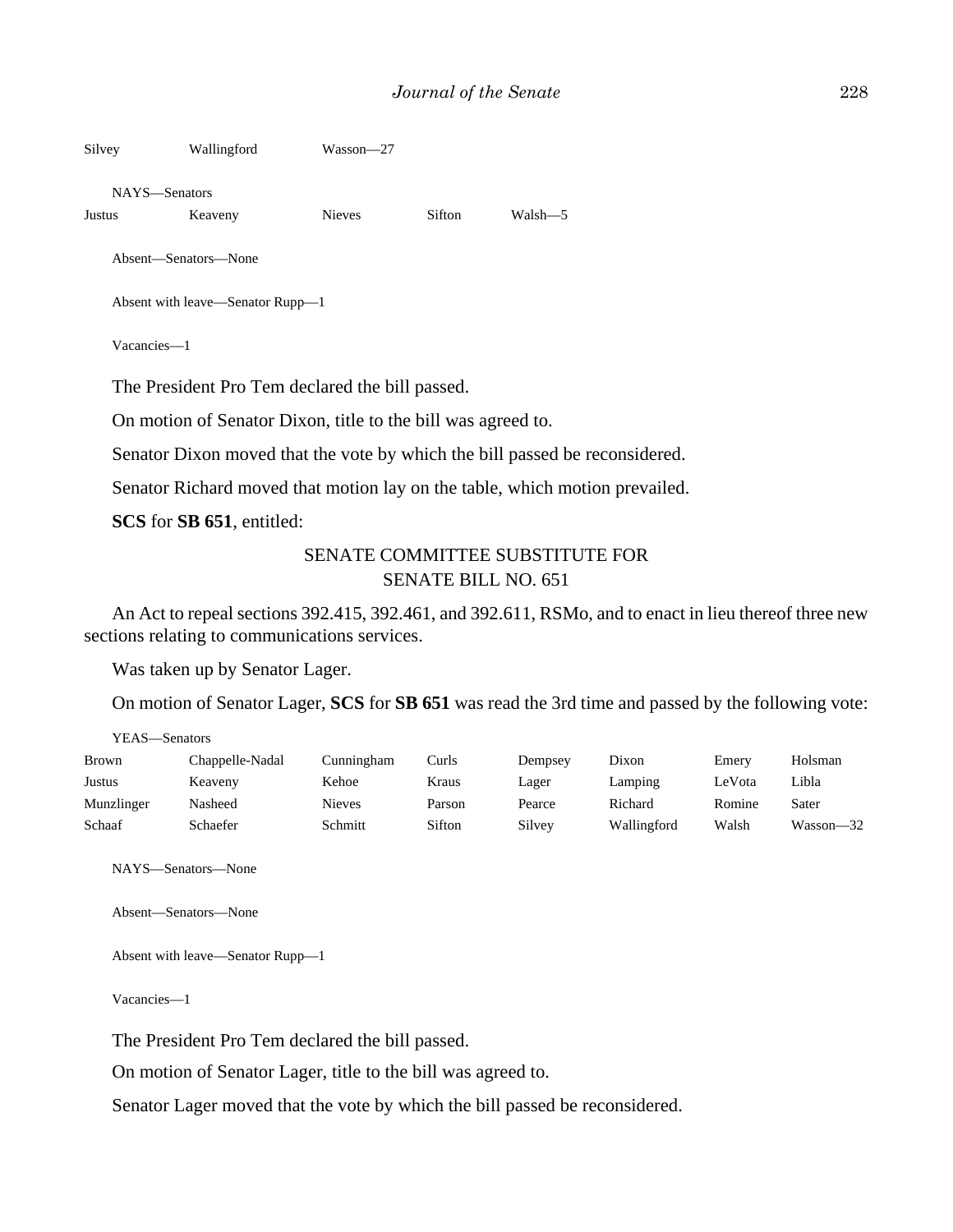Senator Richard moved that motion lay on the table, which motion prevailed.

**SB 649**, introduced by Senator Lager, entitled:

An Act to repeal sections 67.1830, 67.1836, 67.1838, and 67.1842, RSMo, and to enact in lieu thereof four new sections relating to right-of-way of political subdivisions.

Was taken up.

On motion of Senator Lager, **SB 649** was read the 3rd time and passed by the following vote:

YEAS—Senators

| <b>Brown</b> | Chappelle-Nadal | Cunningham | Curls  | Dempsey | Dixon       | Emerv  | Holsman   |
|--------------|-----------------|------------|--------|---------|-------------|--------|-----------|
| Justus       | Keaveny         | Kehoe      | Kraus  | Lager   | Lamping     | LeVota | Libla     |
| Munzlinger   | Nasheed         | Nieves     | Parson | Pearce  | Richard     | Romine | Sater     |
| Schaaf       | Schaefer        | Schmitt    | Sifton | Silvey  | Wallingford | Walsh  | Wasson-32 |

NAYS—Senators—None

Absent—Senators—None

Absent with leave—Senator Rupp—1

Vacancies—1

The President Pro Tem declared the bill passed.

On motion of Senator Lager, title to the bill was agreed to.

Senator Lager moved that the vote by which the bill passed be reconsidered.

Senator Richard moved that motion lay on the table, which motion prevailed.

**SB 652**, introduced by Senator Lager, entitled:

An Act to repeal sections 389.585, 389.586, 389.587, 389.588, 389.589, and 389.591, RSMo, and to enact in lieu thereof six new sections relating to utility access to railroad right-of-way.

Was taken up.

On motion of Senator Lager, **SB 652** was read the 3rd time and passed by the following vote:

YEAS—Senators

| <b>Brown</b> | Chappelle-Nadal | Cunningham    | Curls  | Dempsey | Dixon       | Emery  | Holsman   |
|--------------|-----------------|---------------|--------|---------|-------------|--------|-----------|
| Justus       | Keaveny         | Kehoe         | Kraus  | Lager   | Lamping     | LeVota | Libla     |
| Munzlinger   | Nasheed         | <b>Nieves</b> | Parson | Pearce  | Richard     | Romine | Sater     |
| Schaaf       | Schaefer        | Schmitt       | Sifton | Silvey  | Wallingford | Walsh  | Wasson—32 |

NAYS—Senators—None

Absent—Senators—None

```
Absent with leave—Senator Rupp—1
```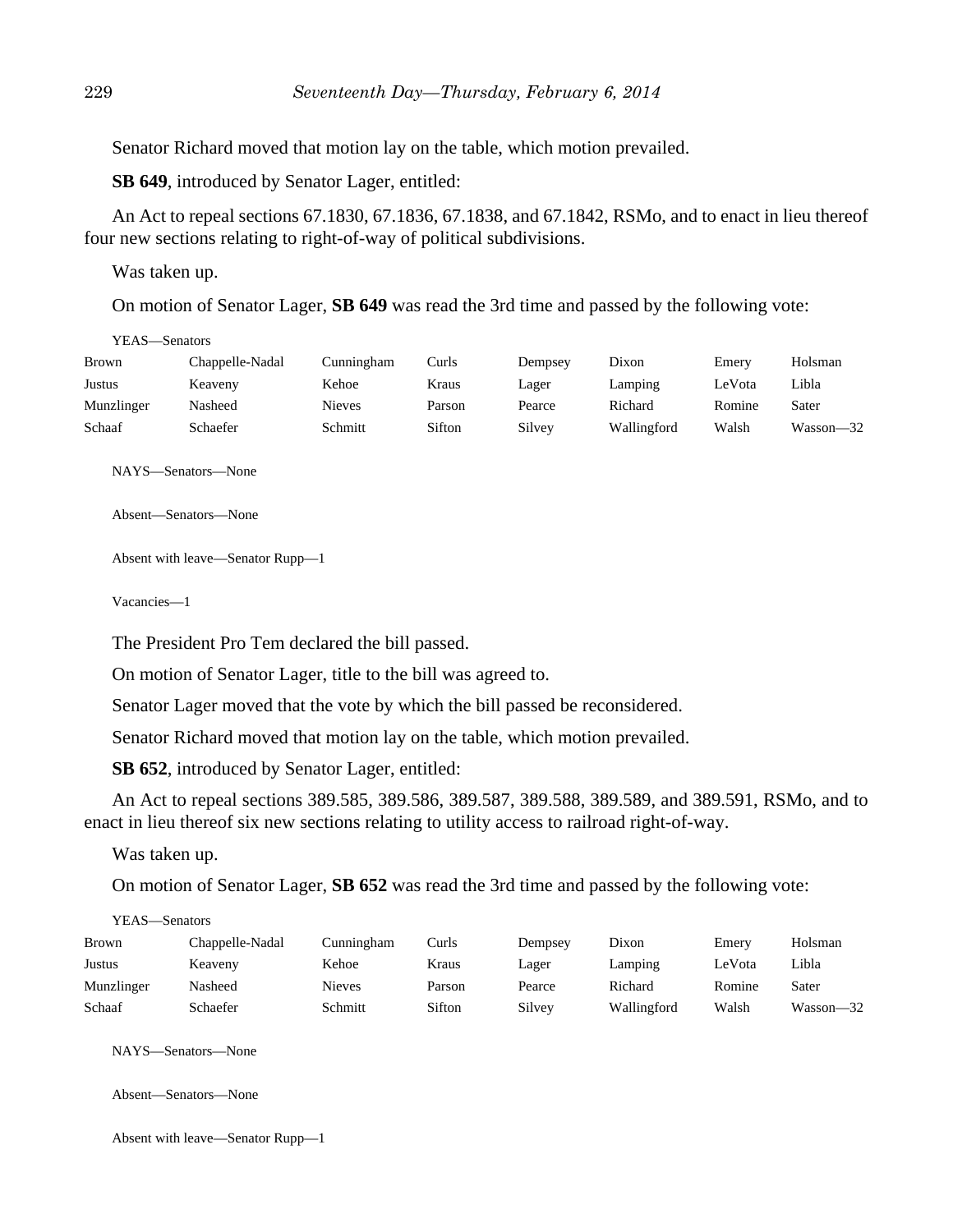#### Vacancies—1

The President Pro Tem declared the bill passed.

On motion of Senator Lager, title to the bill was agreed to.

Senator Lager moved that the vote by which the bill passed be reconsidered.

Senator Schaaf moved that motion lay on the table, which motion prevailed.

**SS** for **SCS** for **SB 653**, introduced by Senator Lager, entitled:

# SENATE SUBSTITUTE FOR SENATE COMMITTEE SUBSTITUTE FOR SENATE BILL NO. 653

An Act to repeal sections 67.1830 and 67.5104, RSMo, and to enact in lieu thereof two new sections relating to municipal utility poles.

Was taken up.

On motion of Senator Lager, **SS** for **SCS** for **SB 653** was read the 3rd time and passed by the following vote:

#### YEAS—Senators

| <b>Brown</b> | Chappelle-Nadal | Cunningham | Curls  | Dempsey     | Dixon   | Emery         | Holsman    |
|--------------|-----------------|------------|--------|-------------|---------|---------------|------------|
| Justus       | Keaveny         | Kehoe      | Kraus  | Lager       | Lamping | Libla         | Munzlinger |
| Nasheed      | <b>Nieves</b>   | Parson     | Pearce | Richard     | Romine  | Sater         | Schaaf     |
| Schaefer     | Schmitt         | Sifton     | Silvey | Wallingford | Walsh   | $Wasson - 31$ |            |

NAYS—Senator LeVota—1

Absent—Senators—None

Absent with leave—Senator Rupp—1

Vacancies—1

The President Pro Tem declared the bill passed.

On motion of Senator Lager, title to the bill was agreed to.

Senator Lager moved that the vote by which the bill passed be reconsidered.

Senator Richard moved that motion lay on the table, which motion prevailed.

**SS** for **SCS** for **SB 650**, introduced by Senator Lager, entitled:

# SENATE SUBSTITUTE FOR SENATE COMMITTEE SUBSTITUTE FOR SENATE BILL NO. 650

An Act to repeal sections 67.5090, 67.5092, 67.5094, 67.5096, 67.5098, 67.5100, 67.5102, and 67.5103,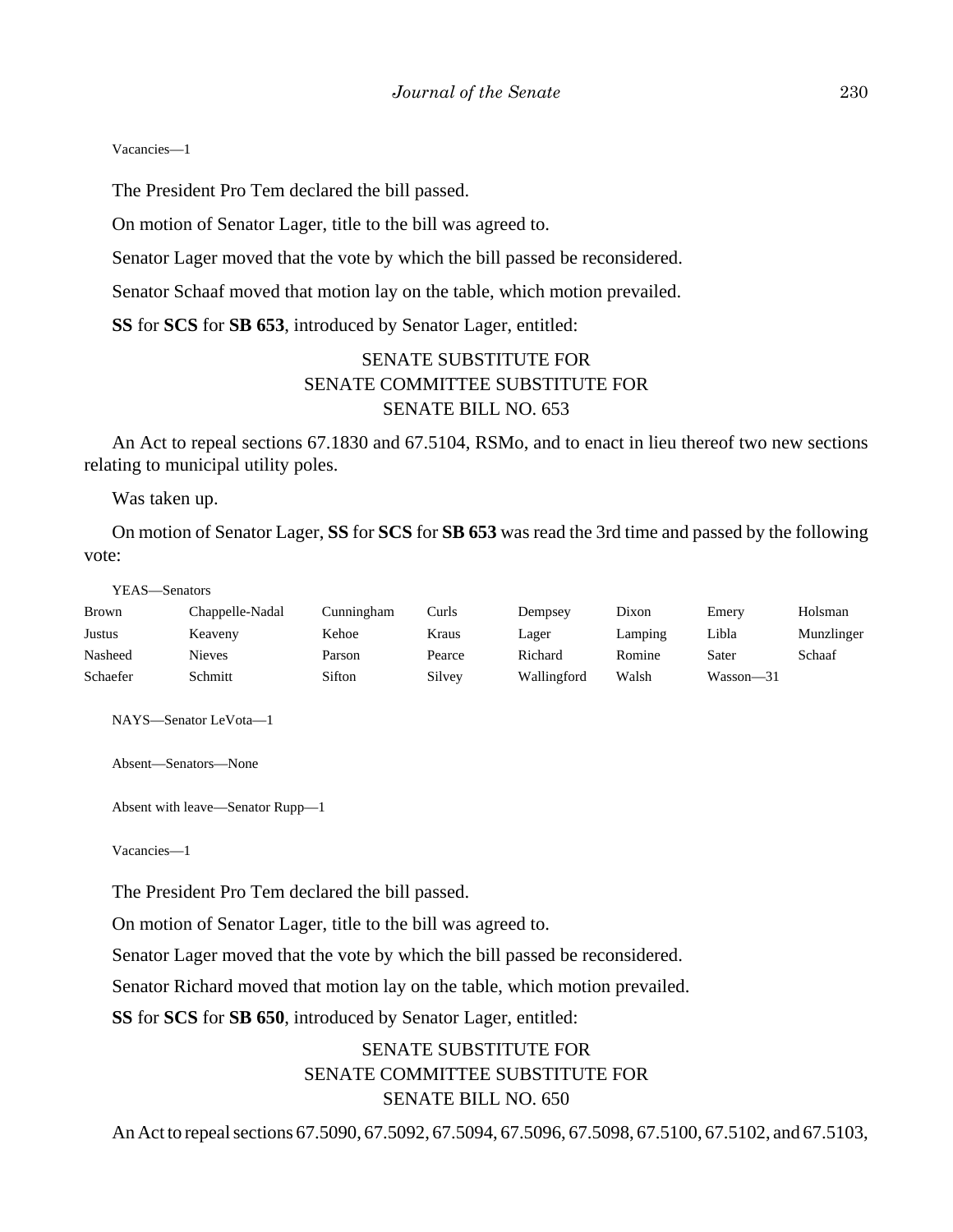RSMo, and to enact in lieu thereof eight new sections relating to wireless communications infrastructure deployment.

Was taken up.

On motion of Senator Lager, **SS** for **SCS** for **SB 650** was read the 3rd time and passed by the following vote:

| YEAS—Senators |                 |               |        |             |         |           |         |
|---------------|-----------------|---------------|--------|-------------|---------|-----------|---------|
| <b>Brown</b>  | Chappelle-Nadal | Cunningham    | Curls  | Dempsey     | Dixon   | Emery     | Holsman |
| Justus        | Keaveny         | Kehoe         | Kraus  | Lager       | Lamping | LeVota    | Libla   |
| Munzlinger    | Nasheed         | <b>Nieves</b> | Parson | Pearce      | Richard | Romine    | Sater   |
| Schaaf        | Schaefer        | Schmitt       | Sifton | Wallingford | Walsh   | Wasson-31 |         |

NAYS—Senator Silvey—1

Absent—Senators—None

Absent with leave—Senator Rupp—1

Vacancies—1

The President Pro Tem declared the bill passed.

On motion of Senator Lager, title to the bill was agreed to.

Senator Lager moved that the vote by which the bill passed be reconsidered.

Senator Richard moved that motion lay on the table, which motion prevailed.

**SJR 30**, introduced by Senator Dixon, entitled:

Joint Resolution submitting to the qualified voters of Missouri, an amendment repealing sections 4, 10, and 51 of article IV of the Constitution of Missouri, and adopting three new sections in lieu thereof relating to gubernatorial appointments.

Was taken up.

On motion of Senator Dixon, **SJR 30** was read the 3rd time and passed by the following vote:

| YEAS—Senators |             |           |         |       |            |          |               |
|---------------|-------------|-----------|---------|-------|------------|----------|---------------|
| Brown         | Cunningham  | Curls     | Dempsey | Dixon | Emery      | Holsman  | Kehoe         |
| Kraus         | Lager       | Lamping   | LeVota  | Libla | Munzlinger | Nasheed  | <b>Nieves</b> |
| Parson        | Pearce      | Richard   | Romine  | Sater | Schaaf     | Schaefer | Schmitt       |
| Silvey        | Wallingford | Wasson-27 |         |       |            |          |               |
| NAYS-Senators |             |           |         |       |            |          |               |
| <b>Justus</b> | Keaveny     | Sifton    | Walsh-4 |       |            |          |               |

Absent—Senator Chappelle-Nadal—1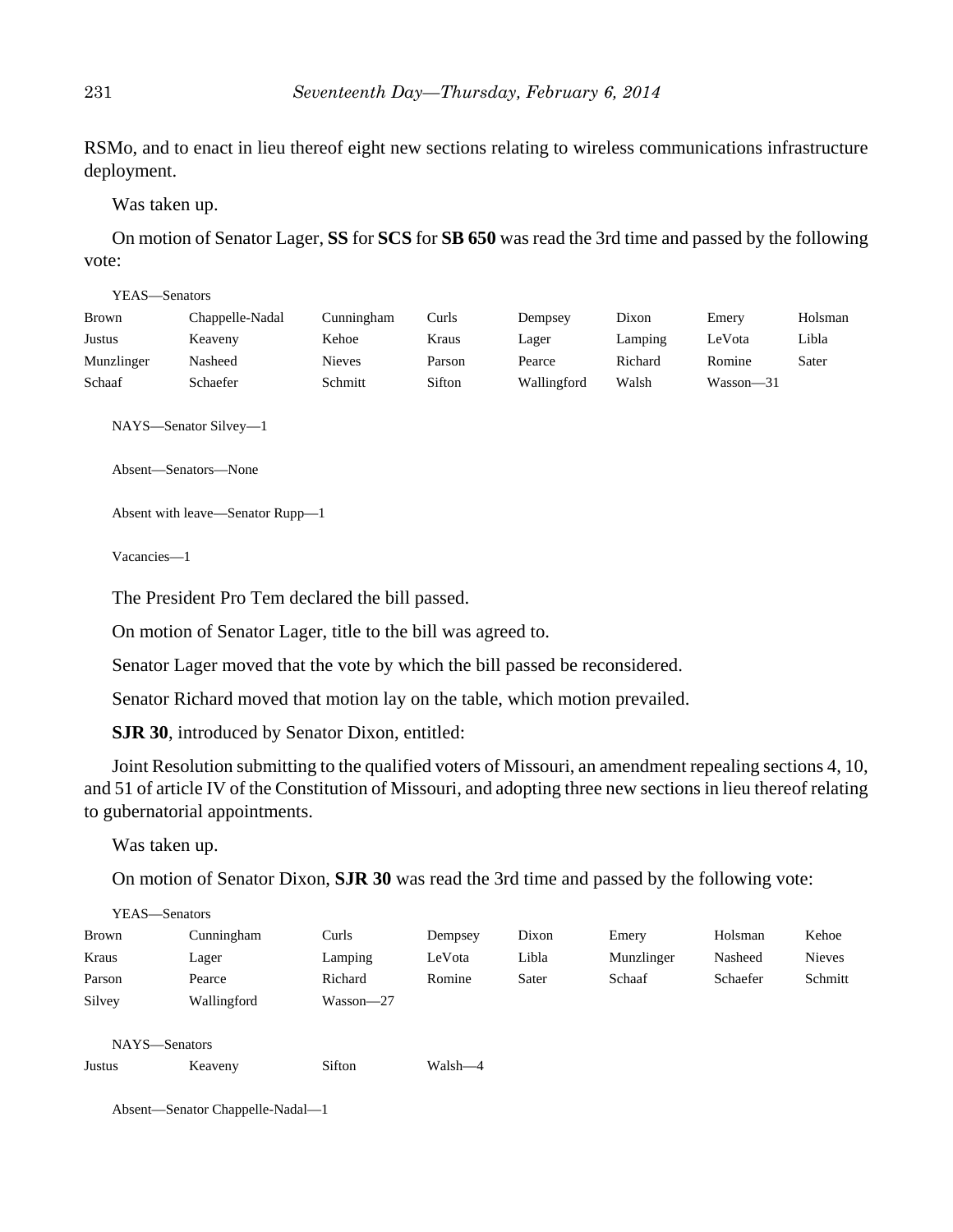Absent with leave—Senator Rupp—1

Vacancies—1

The President Pro Tem declared the joint resolution passed.

On motion of Senator Dixon, title to the joint resolution was agreed to.

Senator Dixon moved that the vote by which the joint resolution passed be reconsidered.

Senator Richard moved that motion lay on the table, which motion prevailed.

### **INTRODUCTION OF BILLS**

The following Bill was read the 1st time and ordered printed:

**SB 844**–By Dixon.

An Act to repeal section 288.500, RSMo, and to enact in lieu thereof one new section relating to the shared work unemployment compensation program, with an emergency clause.

Senator Pearce assumed the Chair.

### **SECOND READING OF SENATE BILLS**

The following Bills and Joint Resolutions were read the 2nd time and referred to the Committees indicated:

- **SB 725**––Transportation and Infrastructure.
- **SB 726**––Financial and Governmental Organizations and Elections.
- **SB 727**––Ways and Means.
- **SB 728**––Financial and Governmental Organizations and Elections.
- **SB 729**––Jobs, Economic Development and Local Government.
- **SB 730**––Education.
- **SB 731**––Jobs, Economic Development and Local Government.
- **SB 732**––Judiciary and Civil and Criminal Jurisprudence.
- **SB 733**––Ways and Means.
- **SB 734**—Governmental Accountability and Fiscal Oversight.
- **SB 735**––Agriculture, Food Production and Outdoor Resources.
- **SB 736**—Governmental Accountability and Fiscal Oversight.
- **SB 737**––Rules, Joint Rules, Resolutions and Ethics.
- **SB 738**––Rules, Joint Rules, Resolutions and Ethics.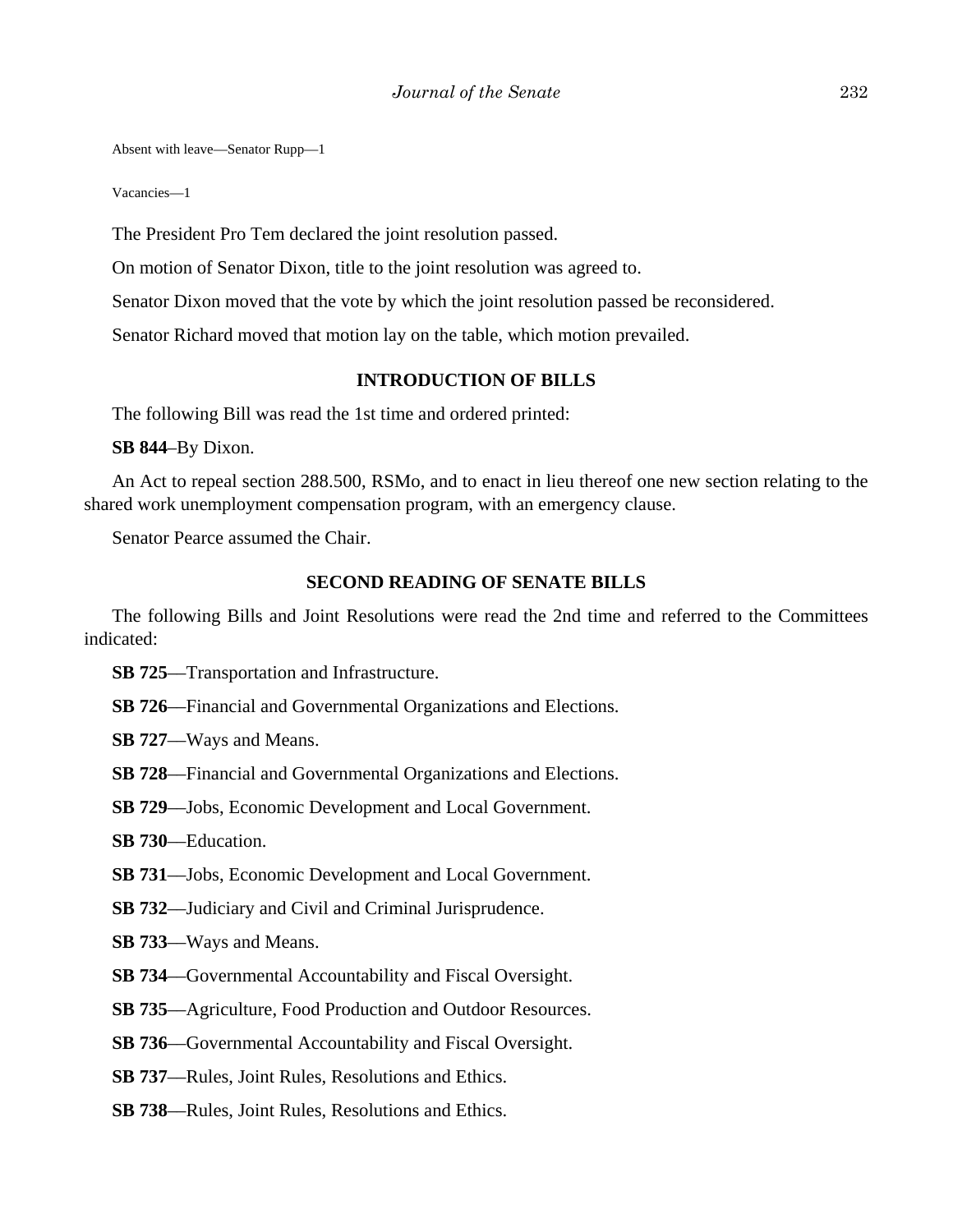- **SB 739**––Veterans' Affairs and Health.
- **SB 740**—Jobs, Economic Development and Local Government.
- **SB 741**––Small Business, Insurance and Industry.
- **SB 742**––Jobs, Economic Development and Local Government.
- **SB 743**––Jobs, Economic Development and Local Government.
- **SB 744**––General Laws.
- **SB 745**––Judiciary and Civil and Criminal Jurisprudence.
- **SB 746**––Transportation and Infrastructure.
- **SB 748**––Veterans' Affairs and Health.
- **SB 749**––Financial and Governmental Organizations and Elections.
- **SB 750—General Laws.**
- **SB 751**––Financial and Governmental Organizations and Elections.
- **SB 752**––Rules, Joint Rules, Resolutions and Ethics.
- **SB 753**––Governmental Accountability and Fiscal Oversight.
- **SB 754**––Seniors, Families and Pensions.
- **SB 755**––Small Business, Insurance and Industry.
- **SB 756**––Education.
- **SJR 44**—Ways and Means.
- **SJR 45**—Appropriations.
- **SJR 46**—Ways and Means.
- **SJR 47**—Rules, Joint Rules, Resolutions and Ethics.
- **SJR 48**—Transportation and Infrastructure.

### **INTRODUCTIONS OF GUESTS**

Senator Sifton introduced to the Senate, Amy Stovall, Colorado Springs, Colorado.

Senator Kehoe introduced to the Senate, representatives of Mr. Historically Black College and University Kings Leadership Conference and Competition.

On behalf of Senator Schaefer and herself, Senator Justus introduced to the Senate, Thomas Schappe, Columbia.

Senator Schaefer introduced to the Senate, his children, Maximilian, Wolfgang and Magdalena.

On motion of Senator Richard, the Senate adjourned until 4:00 p.m., Monday, February 10, 2014.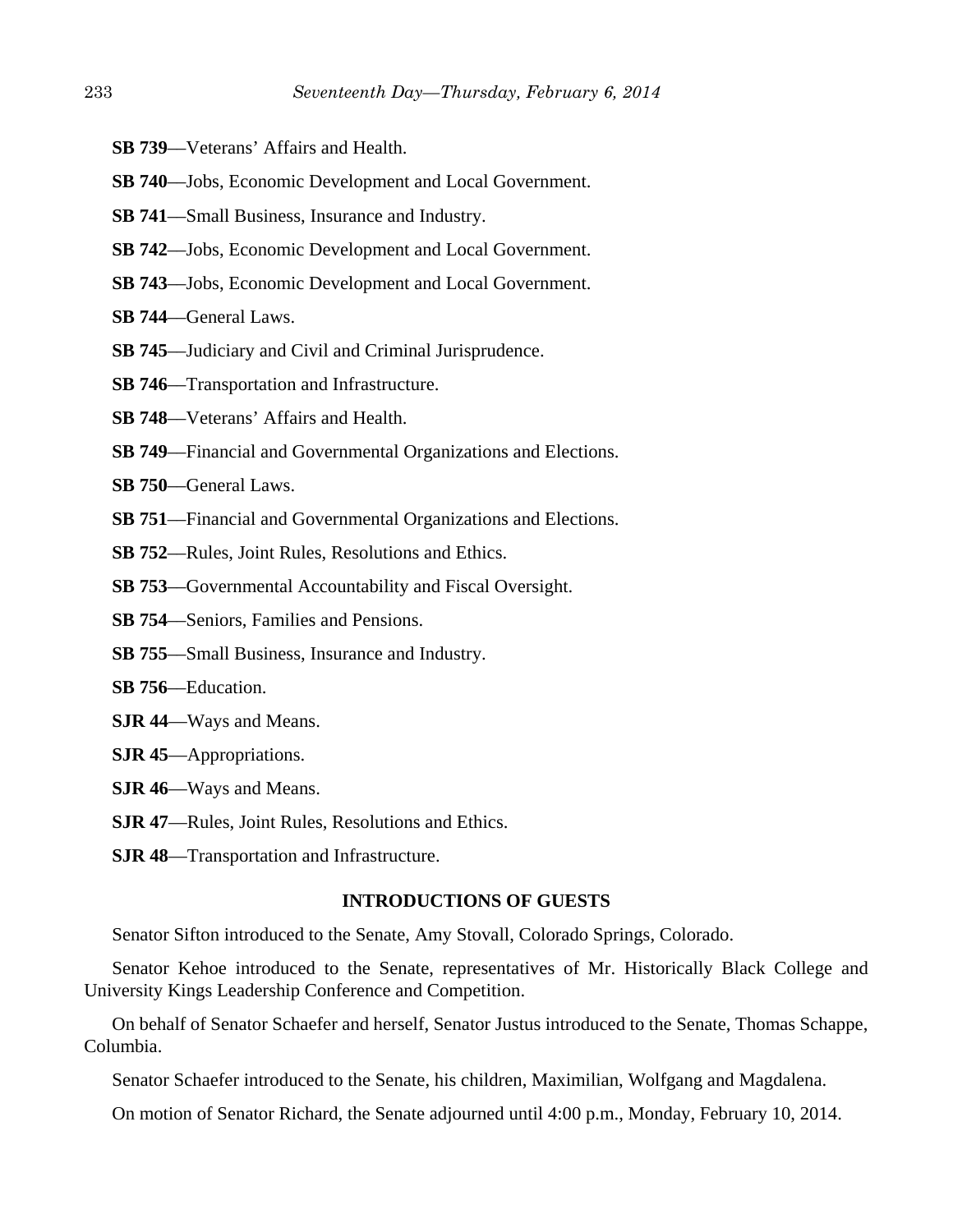# SENATE CALENDAR \_\_\_\_\_\_

# EIGHTEENTH DAY–MONDAY, FEBRUARY 10, 2014 \_\_\_\_\_\_

# FORMAL CALENDAR

### SECOND READING OF SENATE BILLS

SB 757-Justus, et al SB 758-Justus SB 759-Sifton SB 760-Chappelle-Nadal SB 761-Wallingford SB 762-Schaefer SB 763-Schaefer SB 764-Lager SB 765-Chappelle-Nadal SB 766-Keaveny SB 767-Schmitt, et al SB 768-Pearce SB 769-Pearce SB 770-Wallingford SB 771-Sater SB 772-Lamping SB 773-Rupp SB 774-Dempsey SB 775-Walsh SB 776-Nieves SB 777-Nieves SB 778-Nieves SB 779-Munzlinger SB 780-LeVota SB 781-LeVota SB 782-Romine SB 783-Romine SB 784-Romine SB 785-Kehoe SB 786-Schmitt SB 787-Justus SB 788-Brown SB 789-Dixon SB 790-Dixon

SB 791-Parson and Schaaf SB 792-Parson SB 793-Dixon SB 794-Chappelle-Nadal SB 795-Lager SB 796-Parson SB 797-Nieves SB 798-Emery SB 799-Emery SB 800-Romine SB 801-Holsman SB 802-Dixon SB 803-Justus SB 804-Schaaf SB 805-Justus SB 806-LeVota SB 807-LeVota and Curls SB 808-Wasson SB 809-Wasson SB 810-Holsman SB 811-Schaaf SB 812-Parson SB 813-LeVota SB 814-Brown SB 815-Pearce SB 816-Sater SB 817-Sifton SB 818-Kehoe SB 819-Wallingford SB 820-Schaefer SB 821-Schaefer SB 822-Parson SB 823-Dixon, et al SB 824-Dixon